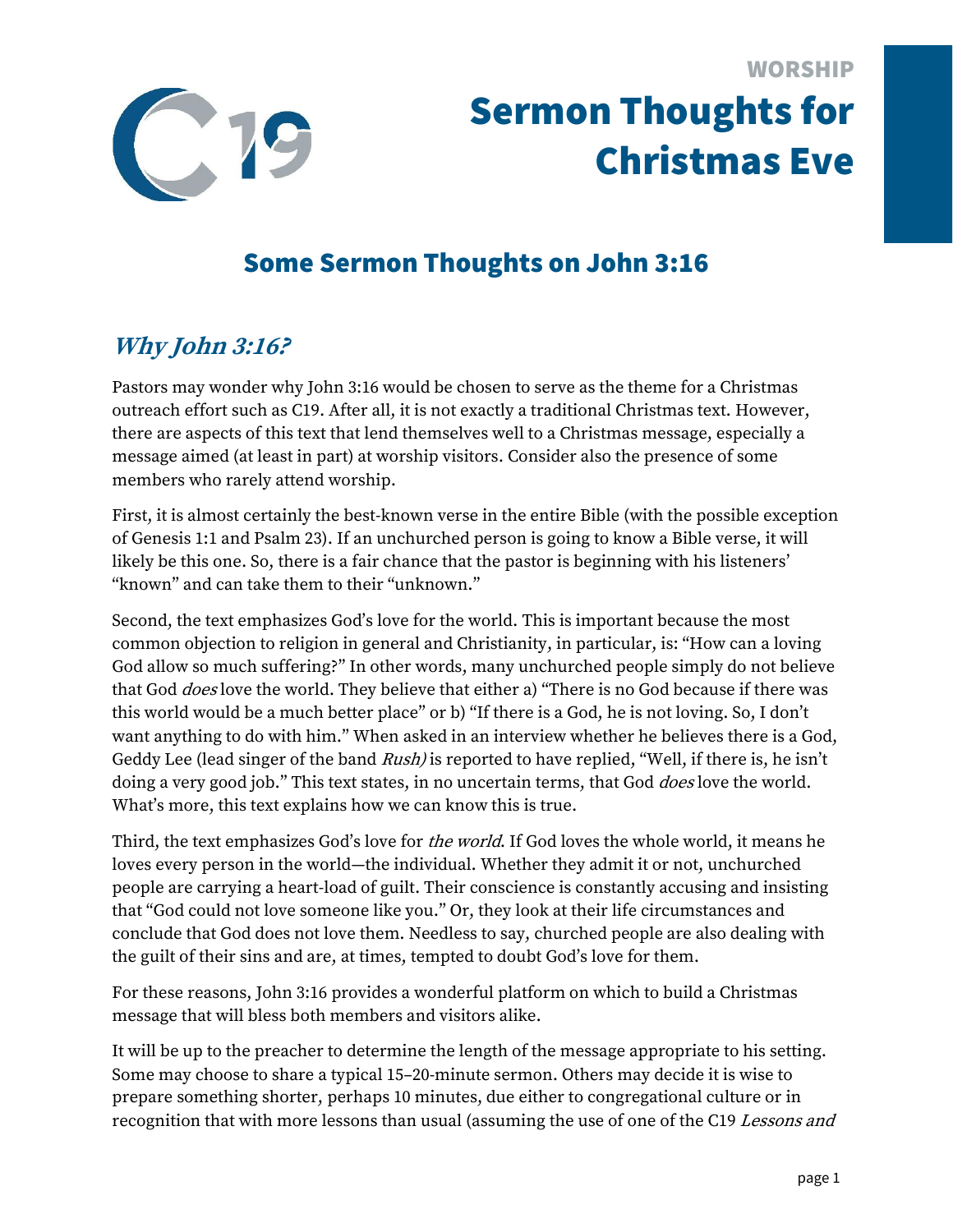Carols services), the people in the pews will already be listening to a fair amount of the spoken word. Regardless of the length of his message, the preacher may want to consider some or all of the following thoughts with his listeners.<sup>1</sup> These thoughts are neither a text study nor a fully formed sermon. They are, rather, ideas drawn from our text that we hope might be helpful to the preacher as he develops his message.

#### *Introduction*

Given what was shared earlier about many people's doubts concerning God's love, one might begin the sermon by demonstrating why it can be difficult to see that God loves this world. Recent tragedies (whether natural disasters or sin-caused pain and suffering) could be referenced. The preacher then might move to the individual listener's life and say something like, "Sometimes events in our own lives can cause us to wonder about God's love. Illness or injury, loss of a job or loss of a loved one—there are plenty of problems in our lives that might make us wonder, 'Does God really love this world? Does God really love me?' It can look like God has abandoned this world. It can seem that he has abandoned you. It can seem that he doesn't care. Nothing could be further from the truth. What we are celebrating this evening proves it. And what Jesus says to us in John 3 promises it.

#### *Sermon Body*

 $\overline{\phantom{a}}$ 

"Listen again, 'For God so loved the world…' And isn't it shocking that he does? Have you looked at this world lately? It's a mess! Hate and hurt and abuse, lying and cheating and stealing, jealousy and arrogance and injustice are everywhere. And God loved *this*?

"Yes,' says Jesus. 'God loved the world.' That includes you! Can you believe it? You! Who could love someone with so much to feel guilty about from their past? Who could love someone with so much to feel guilty about in the present? Who could love someone who has done *those* kinds of things? Who could love someone who has *those* kinds of thoughts? Who? The God of this universe, that's who. You may feel that no one loves you, that no one cares about you. You may even feel that they are right – that you are unlovable. But Jesus assures you tonight that, even if it seems that no one else loves you, God does.

"But…how can you be sure? People say, 'I love you,' all the time. Talk is cheap. Just because someone says they love you does not guarantee that they do. So, how can you be sure? How can you be certain that God loves you?

"You can be sure because of what he gave you. 'God so loved the world that he gave…' Gave what? What did God give? A new car? A cabin on the lake? A million dollars?

"'…he gave his one and only Son…' If you had ten sons, you wouldn't give one of them to save another person. Imagine that your child was in the hospital recovering from an illness. A doctor comes into the room and tells you that there is a child a few rooms down who is dying.

<sup>&</sup>lt;sup>1</sup> Some of the thoughts shared here are taken from Professor Daniel Deutschlander's sermon preached at the 2005 WELS National Worship Conference. The preacher is strongly encouraged to listen to this fine sermon. It can be accesse[d here.](https://wels2.blob.core.windows.net/worship/CS-C19-Sermon_ForGodSoLovedTheWorld-072019.mp3) It's a gem not only for its content but also for its delivery.